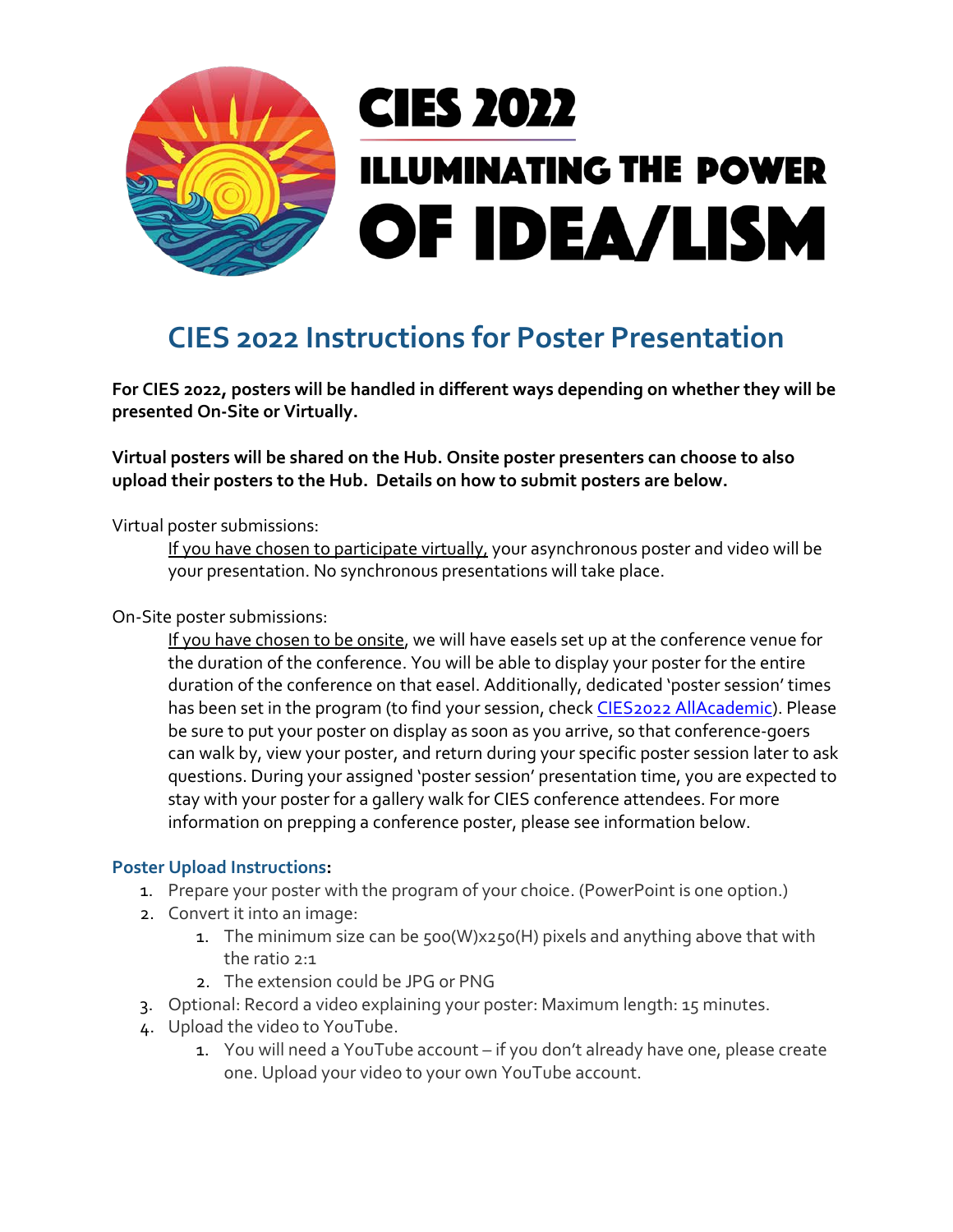(If you need help, please see [https://support.google.com/youtube/answer/57407?hl=en\)](https://support.google.com/youtube/answer/57407?hl=en)

- 2. Please choose your video visibility to be 'Public' or 'Unlisted' based on your preference.
- 3. Copy the link to your video to send to us. There should be no expiration date on the shared link.
- 5. Optional: You may create a PDF document containing your poster and insert additional information if you wish.
- 6. Send your JPG or PNG image (and the optional YouTube video link and/or PDF) to [cies2022@cies.us.](mailto:cies2022@cies.us)
	- 1. Please add "poster" and the title of your poster in the "Subject" line of the email.
	- 2. These can be sent anytime between now and April  $7<sup>th</sup>$ 2022.
	- 3. Please note the deadline of April  $7<sup>th</sup>$  (but please don't wait until the last minute!). We need time to upload them onto the conference hub to ensure submissions are available a few days prior to the start of the conference on April 18<sup>th</sup>.

## **Poster Preparation Instructions:**

Posters combine a visual summary of the findings of a paper/study with the opportunity for individualized and informal discussion of the presenter's work. On site presenters will set up displays representing their papers/studies in a large area with other presenters. Posters will be set up in a prominent space throughout the conference period, while a dedicated 90-minute poster session for small groups of poster presenters will facilitate interaction between poster presenters and interested conference participants. Audio-visual equipment is not provided for poster sessions, but presenters may choose to distribute handouts. Boards and pins will be provided for poster display.

- 1. Poster sessions are 90-minute sessions included in the program where a group of poster presentations have a dedicated time for the presenter to be standing next to their poster to engage in conversations and address questions by the conference attendees.
- 2. Poster sessions will take place in one large room at the conference venue.
- 3. During your individual poster session, poster presenters will be expected to stand beside their posters in order to engage with the interested audience.
- 4. You will be assigned a specific location for your poster and asked to pin it onto a corrugated cardboard pad attached to an easel. Each easel will have enough room for your individual poster.
- 5. Please be sure to put your poster on display as soon as you arrive, so that conferencegoers can walk by, view your poster, and return during the poster session later in the day to ask questions. You may leave your poster up for the whole conference week, you have a reserved location for your poster for the whole conference duration to guarantee your work gets the exposure it needs and for the attendees to have enough time to engage with your work.
- 6. Although a specific poster size or orientation is not required, the maximum size permitted is  $48" \times 48"$  (or  $4$  ft.  $\times$  4 ft.) which is the corrugated carboard pad size.